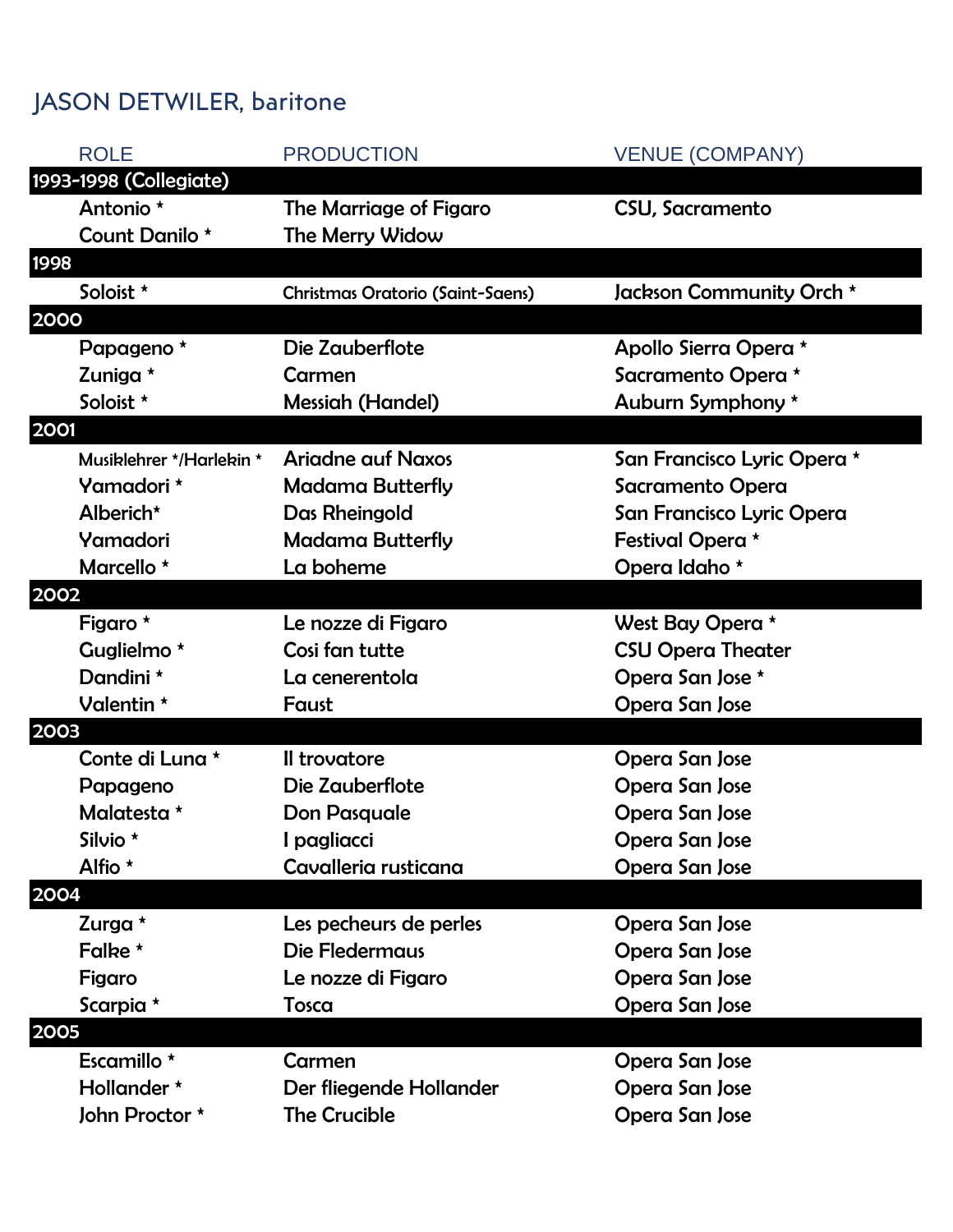| Renato *             | Un ballo in maschera                  | Opera San Jose                |
|----------------------|---------------------------------------|-------------------------------|
| 2006                 |                                       |                               |
| <b>Marcello</b>      | La boheme                             | Opera San Jose                |
| Don Giovanni *       | Don Giovanni                          | Opera San Jose                |
| Pilgrim <sup>*</sup> | <b>The Pilgrim's Progress</b>         | Trinity Lyric Opera *         |
| Macbeth $*$          | Macbeth                               | <b>West Bay Opera</b>         |
| Soloist *            | <b>Requiem (Faure)</b>                | Laudate                       |
| 2007                 |                                       |                               |
| Yeletsky *           | Pikovaia Dama                         | West Bay Opera                |
| <b>Marcello</b>      | La boheme                             | Opera Idaho                   |
| Jack Rance *         | La fanciulla del West                 | Rimrock Opera *               |
| Aeneas *             | Dido & Aeneas                         | Santa Cruz Chamber Orch *     |
| Billy Bigelow *      | Carousel                              | Shreveport Opera *            |
| Soloist *            | 9th Symphony (Beethoven)              | Vallejo Symphony Orchestra *  |
| 2008                 |                                       |                               |
| Eugene Onegin *      | <b>Eugene Onegin</b>                  | Virginia Opera *              |
| Mr. Gobineau *       | The Medium                            | Syracuse Opera *              |
| Silvio               | I pagliacci                           | <b>Syracuse Opera</b>         |
| Germont *            | La traviata                           | <b>Opera Coeur d'Alene</b>    |
| Escamillo            | Carmen                                | <b>West Bay Opera</b>         |
| Zurga (cover)        | Les pecheur de perles                 | San Diego Opera               |
| Soloist              | <b>Requiem (Faure)</b>                | Santa Cruz Chamber Orch       |
| Soloist              | <b>Messiah (Handel)</b>               | <b>Boise Master Chorale *</b> |
| 2009                 |                                       |                               |
| Figaro *             | Il barbiere di Siviglia               | <b>Virginia Opera</b>         |
| Yamadori             | <b>Madama Butterfly</b>               | San Diego Opera               |
| Dandini              | La cenerentola                        | <b>Opera Coeur d'Alene</b>    |
| Valentin             | Faust                                 | Opera Idaho                   |
| Melchior *           | <b>Amahl &amp; the Night Visitors</b> | Opera Idaho                   |
| Soloist *            | Voices of Light (Einhorn)             | <b>Boise Philharmonic</b>     |
| Soloist *            | <b>St John Passion (Bach)</b>         | <b>Boise Baroque</b>          |
| 2010                 |                                       |                               |
| Dandini              | La cenerentola                        | Opera Idaho                   |
| <b>Silvio</b>        | I pagliacci                           | Sonoma City Opera             |
| Mr. Webb *           | <b>Our Town</b>                       | Opera Idaho                   |
| Figaro               | <b>The Barber of Seville</b>          | <b>Opera Louisiane</b>        |
| <b>Melchior</b>      | <b>Amahl &amp; the Night Visitors</b> | Opera Idaho                   |
| Soloist *            | <b>Candide Suite (Bernstein)</b>      | <b>Boise Philharmonic</b>     |
|                      |                                       |                               |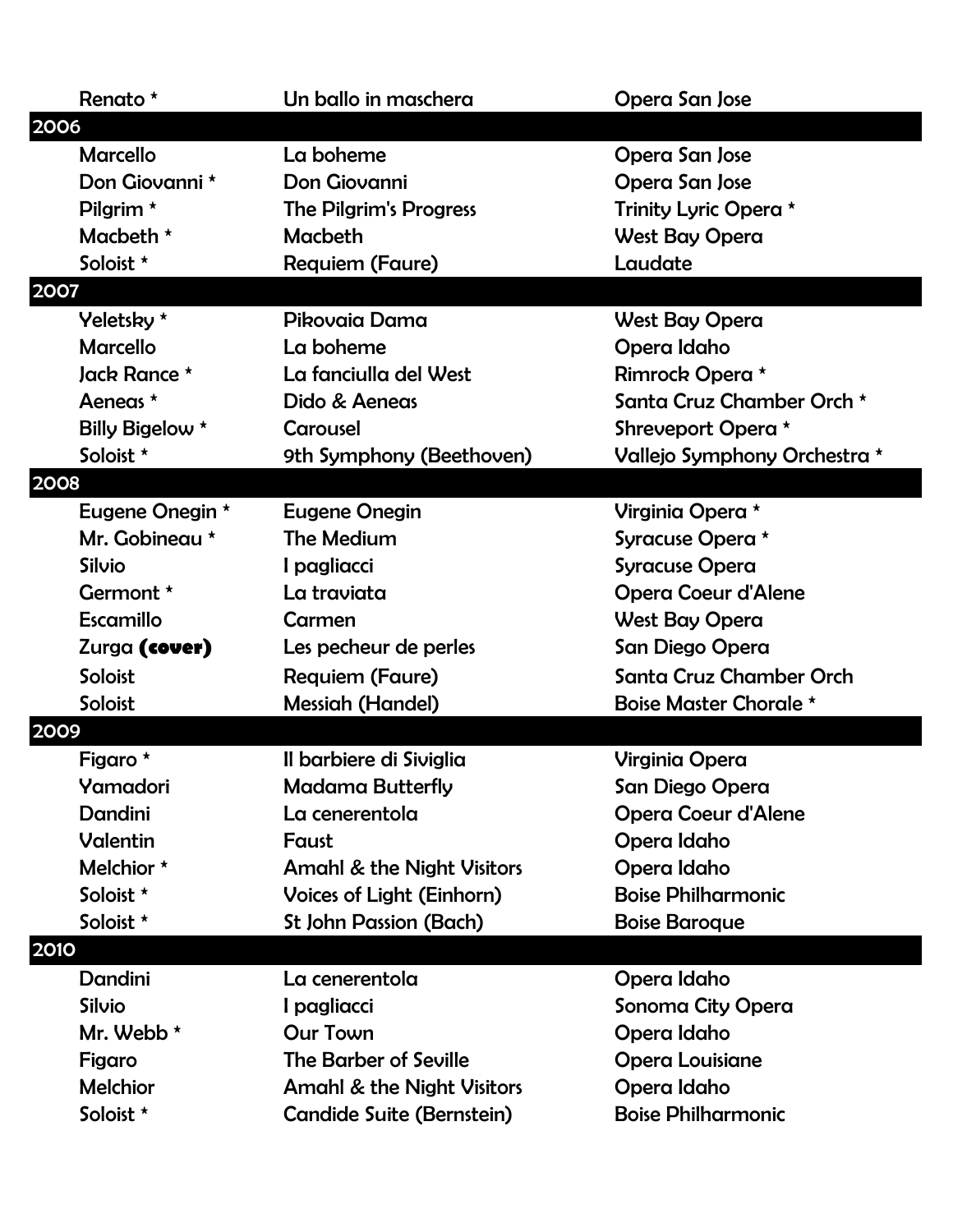|      | Soloist              | <b>Requiem (Mozart)</b>               | <b>Boise Baroque</b>            |
|------|----------------------|---------------------------------------|---------------------------------|
|      | Soloist              | Requiem (Mozart)                      | College of Idaho Chorale *      |
|      | Soloist              | <b>Messiah (Handel)</b>               | <b>Boise Philharmonic</b>       |
| 2011 |                      |                                       |                                 |
|      | Sharpless *          | <b>Madama Butterfly</b>               | Opera Idaho                     |
|      | St. Plan *           | <b>Four Saints in Three Acts</b>      | Ensemble Parallele *            |
|      | Valentin             | Faust                                 | <b>Opera Coeur d'Alene</b>      |
|      | Tonio *              | I pagliacci                           | Opera San Jose                  |
|      | Aeneas               | Dido & Aeneas                         | <b>Boise Baroque</b>            |
|      | Soloist *            | <b>Beatitude Mass (Mollicone)</b>     | Cadenza                         |
|      | Ahab $*$             | Moby Dick (B. Hermann)                | Amer Phil Sonoma County *       |
|      | Soloist *            | Creation (Haydn)                      | Idaho State Civic Symphony *    |
|      | Soloist *            | Te Deum (Dvorak)                      | Masterworks Chorale San Mateo * |
|      | <b>Billy Bigelow</b> | Carousel                              | Opera Idaho                     |
| 2012 |                      |                                       |                                 |
|      | Tonio                | I pagliacci                           | <b>Stockton Opera</b>           |
|      | Gianni Schicchi *    | Gianni Schicchi                       | <b>Stockton Opera</b>           |
|      | Nick Carraway *      | <b>The Great Gatsby</b>               | <b>Ensemble Parallele</b>       |
|      | Almaviva             | Le nozze di Figaro                    | Opera Santa Barbara *           |
|      | Ambassador *         | The Secret Agent                      | Center Contemporary Opera *     |
|      | Ford $*$             | Falstaff                              | Opera Idaho                     |
|      | Peter *              | <b>Hansel and Gretel</b>              | Opera Idaho                     |
|      | Curly *              | Oklahoma!                             | Opera Idaho                     |
| 2013 |                      |                                       |                                 |
|      | Almaviva             | Le nozze di Figaro                    | <b>Stockton Opera</b>           |
|      | Silvio               | I pagliacci                           | Opera Idaho                     |
|      | Almaviva             | Le nozze di Figaro                    | Wichita Grand Opera *           |
|      | Escamillo            | Carmen                                | Cinnabar Opera Theater *        |
|      | Almaviva             | Le nozze di Figaro                    | Opera Idaho                     |
|      | Soloist *            | <b>The Winterreise Project</b>        | Opera Idaho                     |
| 2014 |                      |                                       |                                 |
|      | Sam $*$              | <b>Trouble in Tahiti</b>              | Opera Idaho                     |
|      | Gianni Schicchi      | Gianni Schicchi                       | Opera Idaho                     |
|      | Marullo *            | Rigoletto                             | Opera Idaho                     |
|      | 50th r King *        | The King & I                          | Opera Idaho                     |
| 2015 |                      |                                       |                                 |
|      | Figaro               | Il barbiere di Siviglia               | Opera Idaho                     |
|      | <b>Melchior</b>      | <b>Amahl &amp; the Night Visitors</b> | Opera Idaho                     |
|      |                      |                                       |                                 |